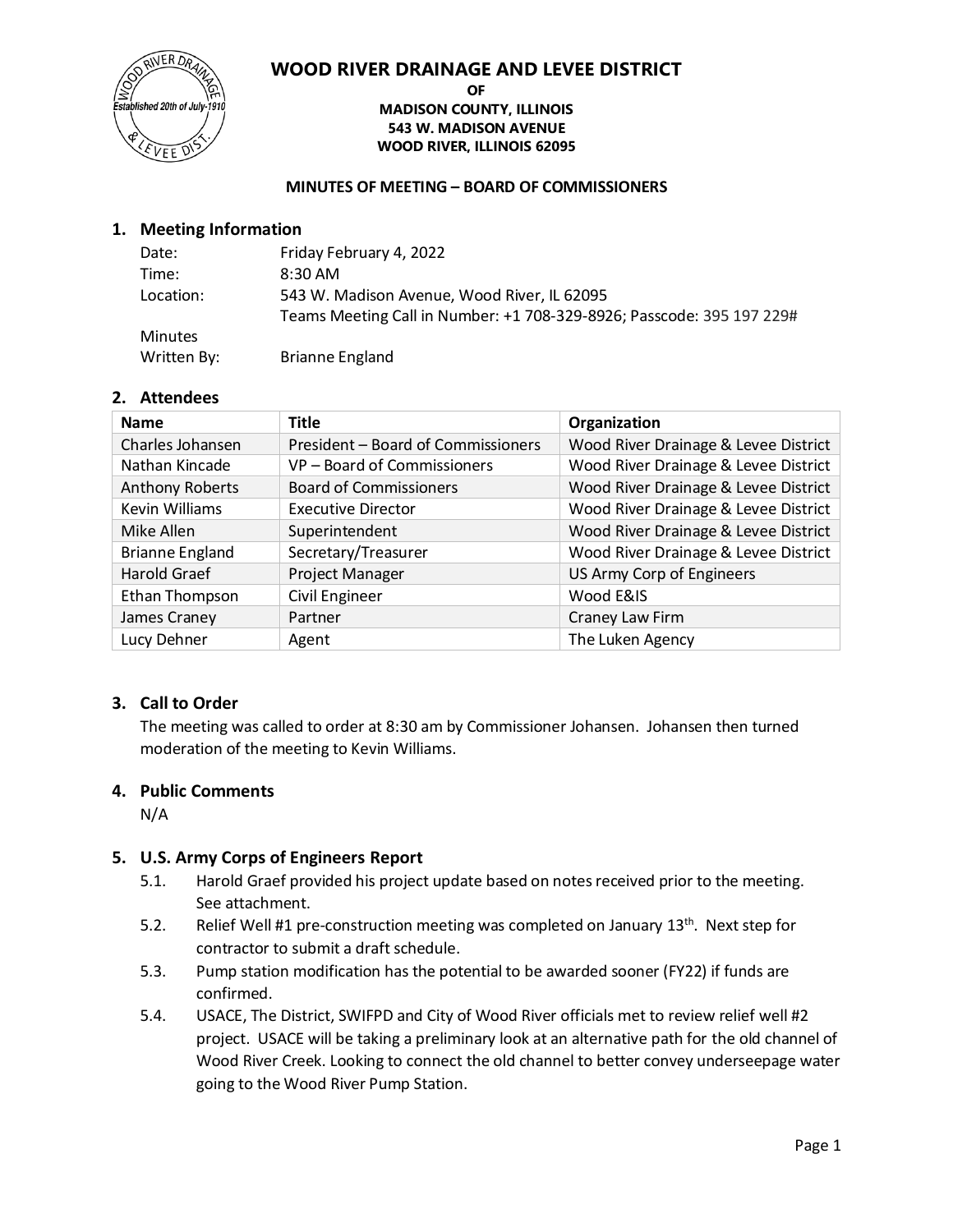lished 20th of July

**OF MADISON COUNTY, ILLINOIS 543 W. MADISON AVENUE WOOD RIVER, ILLINOIS 62095**

### **6. Wood E&IS Report**

6.1. Ethan Thompson provided his project update based on notes received prior to the meeting. See attachment.

#### **7. Superintendent Report**

- 7.1. Mike Allen provided his project update.
- 7.2. Continuation of the removal of unwanted vegetation.
- 7.3. Mike Allen passed the General Standards Exam making him a licensed operator, working under the direction of a licensed applicator, spraying herbicide to control vegetation.

#### **8. Executive Director Report**

- 8.1. Kevin Williams provided his project update based on notes received prior to the meeting. See attachment.
- 8.2. Gravity drains inspections will resume on March  $9<sup>th</sup>$ . Starting at Rand and then moving to the Lower Wood River.
- 8.3. A new fenced enclosure is being constructed behind the maintenance garage.
- 8.4. USACE inspections are complete. Verbally, USACE, stated that all three levee segments will be rated as acceptable or minimally acceptable.  $1<sup>st</sup>$  time the District has received these rating since the program was initiated in the early 2000s.

#### **9. Luken Insurance Agency Comments**

- 9.1. Lucy Dehner was present at the meeting and available for any questions.
- 9.2. Anthony Roberts surety bond has been set up.
- 9.3. All issues with work comp audit have been resolved.

#### **10. Attorney James Craney Comments**

10.1. James Craney was present for meeting. Nothing new to report at this time.

#### **11. Commissioners Report:**

11.1. Charles Johansen welcomed Anthony Roberts to the Board of Commissioners.

#### **12. Approval of Minutes of the previous meeting:**

A motion was made by Johansen to approve the minutes for 1/7/22; seconded by Roberts.

Johansen: aye; Kincade: aye; Roberts: aye. Motion carried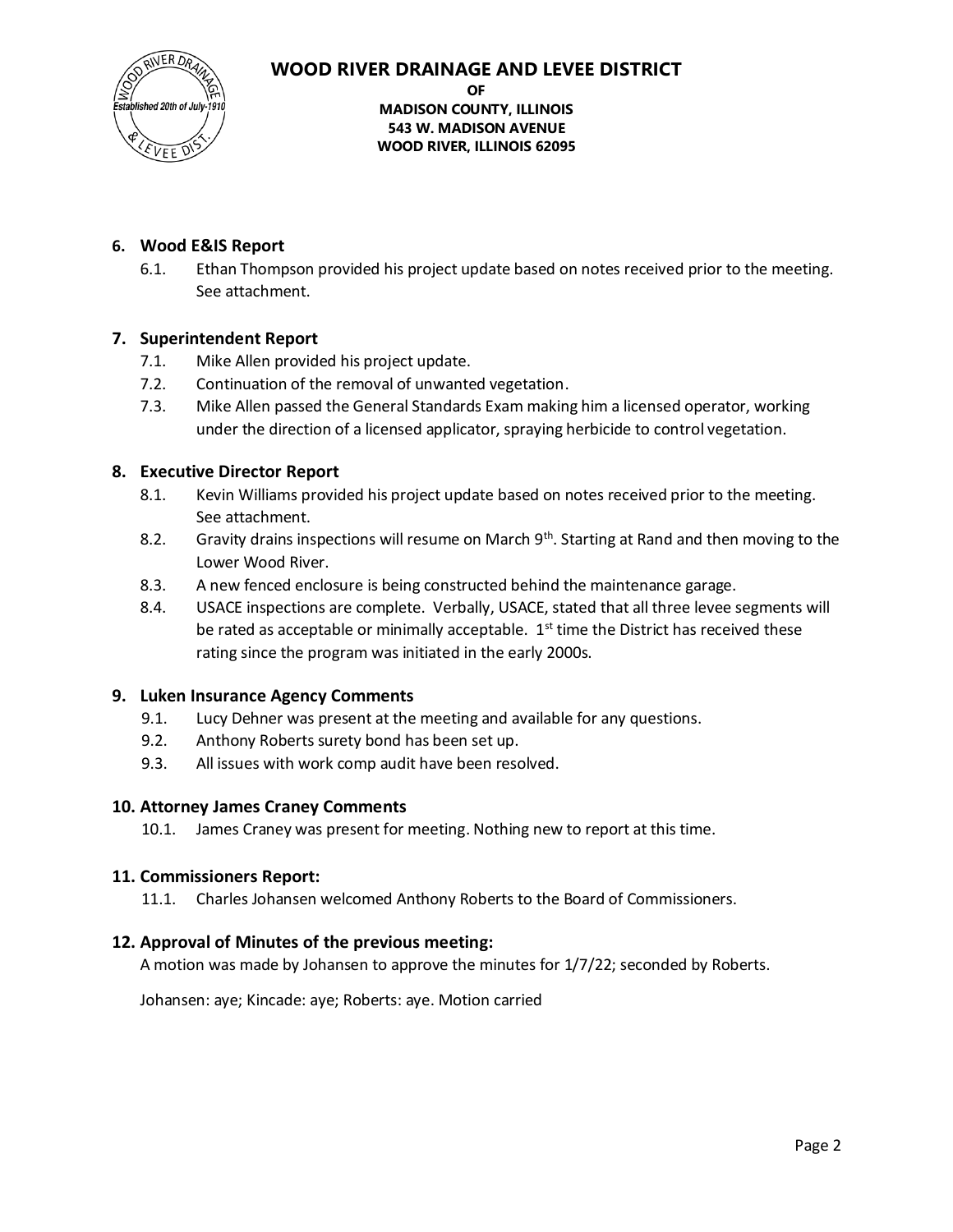

#### **OF**

#### **MADISON COUNTY, ILLINOIS 543 W. MADISON AVENUE WOOD RIVER, ILLINOIS 62095**

#### **13. Approval of the Bills**

A motion was made by Kincade to approve the list of bills presented in the amount of \$17,074.59; second by Johansen. See attachments.

Johansen: aye; Kincade: aye; Roberts: aye. Motion carried

#### **14. Treasurer/Financial Report**

The prepared financial/balance sheet and Revenue & Expense has been presented to be read and will answer any questions. Motion made by Kincade to approve the Treasurer/Financial Report; second by Johansen.

Johansen: aye; Kincade: aye; Roberts: aye. Motion carried

#### **15. Communications**

N/A

#### **16. Old Business**

16.1. Discussion and potential action regarding extension of Marathon Pipeline, LLC. Agreement for a ten (10) year term with modified language as requested by Madison County

Motion made by Johansen to table, seconded by Kincade.

Johansen: aye; Kincade: aye; Roberts: aye. Motion tabled

16.2. Discussion and potential action regarding formalizing a right-of-way maintenance agreement with Wood River Pipe Lines, LLC. associated with the 6-inch 180L pipeline that cross the Lower Wood River segment at station 424+00

Motion made by Johansen to pass, seconded by Roberts.

Johansen: aye; Kincade: aye; Roberts: aye. Motion passed

#### **17. New Business**

17.1. Discussion and potential action regarding the cashing out of CD 5319 for approximately \$246,611.15 and transfer to account \*1079 EA #1 Pump at First Mid Bank and Trust

Motion made by Kincade to pass, seconded by Roberts.

Johansen: aye; Kincade: aye; Roberts: aye. Motion passed

17.2. Discussion and potential action regarding the transfer of approximately \$303,000.00 from account \*5357 General Fund at First Mid Bank and Trust to 1<sup>st</sup> MidAmerica Credit Union. Creating a new CD at  $1<sup>st</sup>$  MidAmerica for \$250,000.00 at the special rate of 21 months at 0.40%

Motion was made by Johansen to pass; seconded by Kincade.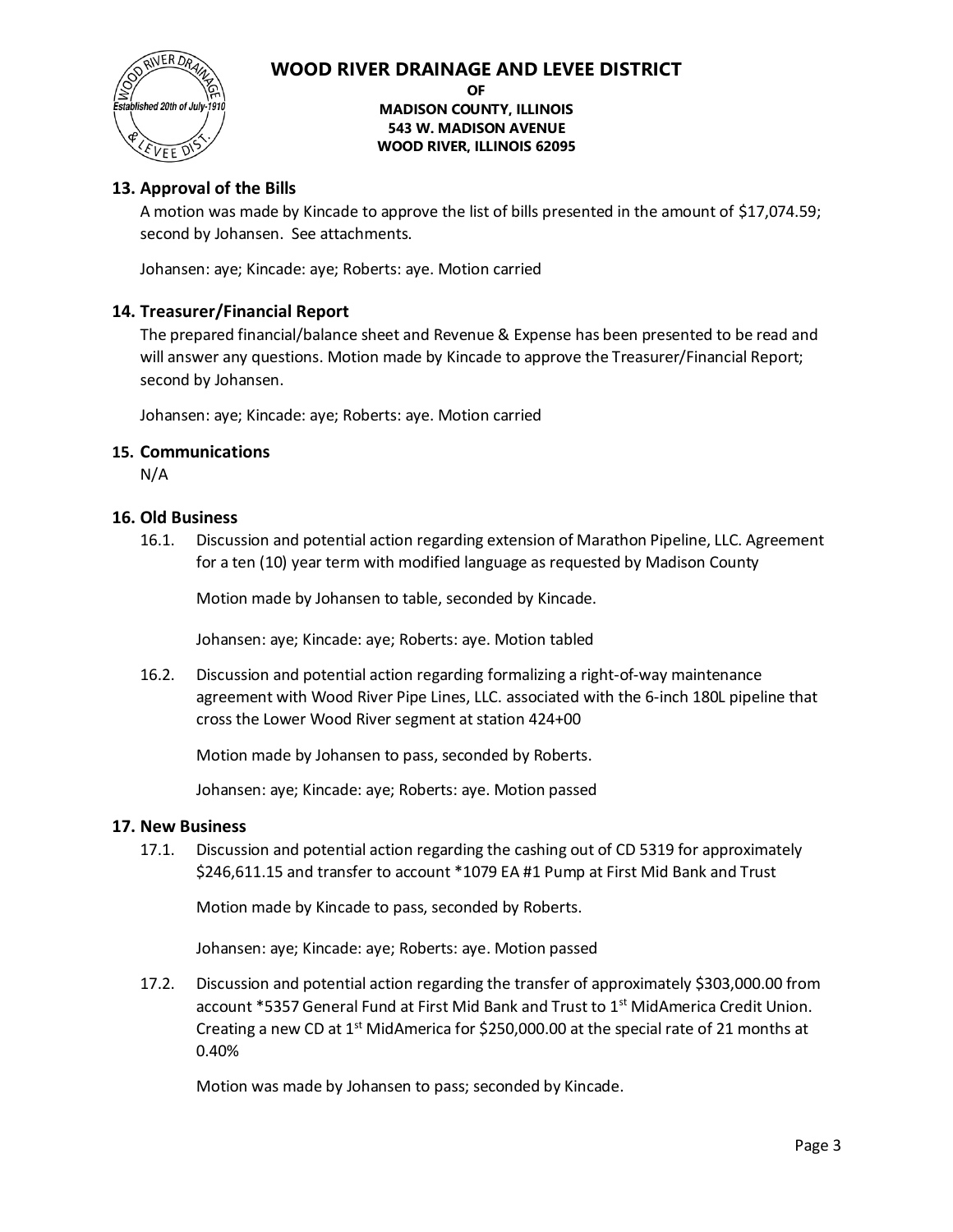

#### **OF MADISON COUNTY, ILLINOIS 543 W. MADISON AVENUE WOOD RIVER, ILLINOIS 62095**

Johansen: aye; Kincade: aye; Roberts: aye. Motion passed

17.3. Discussion and potential action regarding the rollover of CD 5318 at  $1<sup>st</sup>$  Mid America Credit Union in the amount of approximately \$196,920.84 and combining approximately \$53,00.00 from the general fund creating a new CD totaling \$250,000.00 for the special rate of 21 months at 0.40%

Motion was made by Johansen to pass; seconded by Roberts.

Johansen: aye; Kincade: aye; Roberts: aye. Motion passed

17.4. Discussion and potential action regarding purchase of a new 18 ft trailer and trade/sell of existing 18 ft gooseneck trailer

Motion made by Johansen to pass, seconded by Roberts.

Johansen: aye; Kincade: aye; Roberts: aye. Motion passed

#### **18. Executive Session**

A motion was made by Kincade and seconded by Johansen to enter Executive Session at 8:59 a.m.

Johansen: aye; Kincade: aye; Roberts: aye. Motion carried

#### **19. Return to open session/roll call:**

N/A

#### **20. Commissioners/Employee Comments:**

A motion was made by Johansen, seconded by Kincade to resume open session at 9:10 a.m.

#### **21. Adjournment**

Motion made by Johansen, seconded by Roberts to adjourn.

Johansen: aye; Kincade: aye; Roberts: aye. Motion carried.

Adjournment at 9:11 a.m.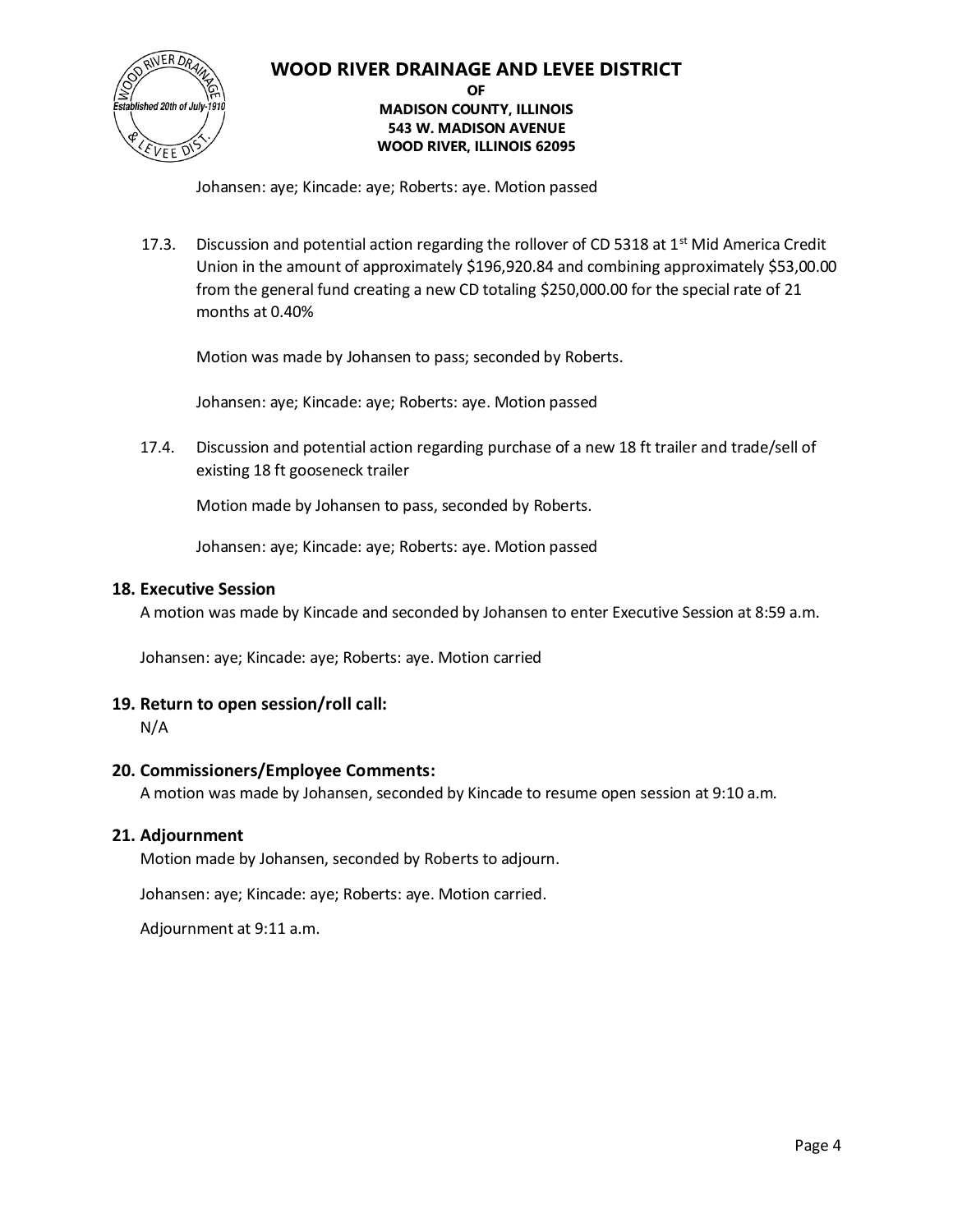

**OF MADISON COUNTY, ILLINOIS 543 W. MADISON AVENUE WOOD RIVER, ILLINOIS 62095**

Charles Johansen, President

Nathan Kincade, Vice President

Anthony Roberts, Commissioner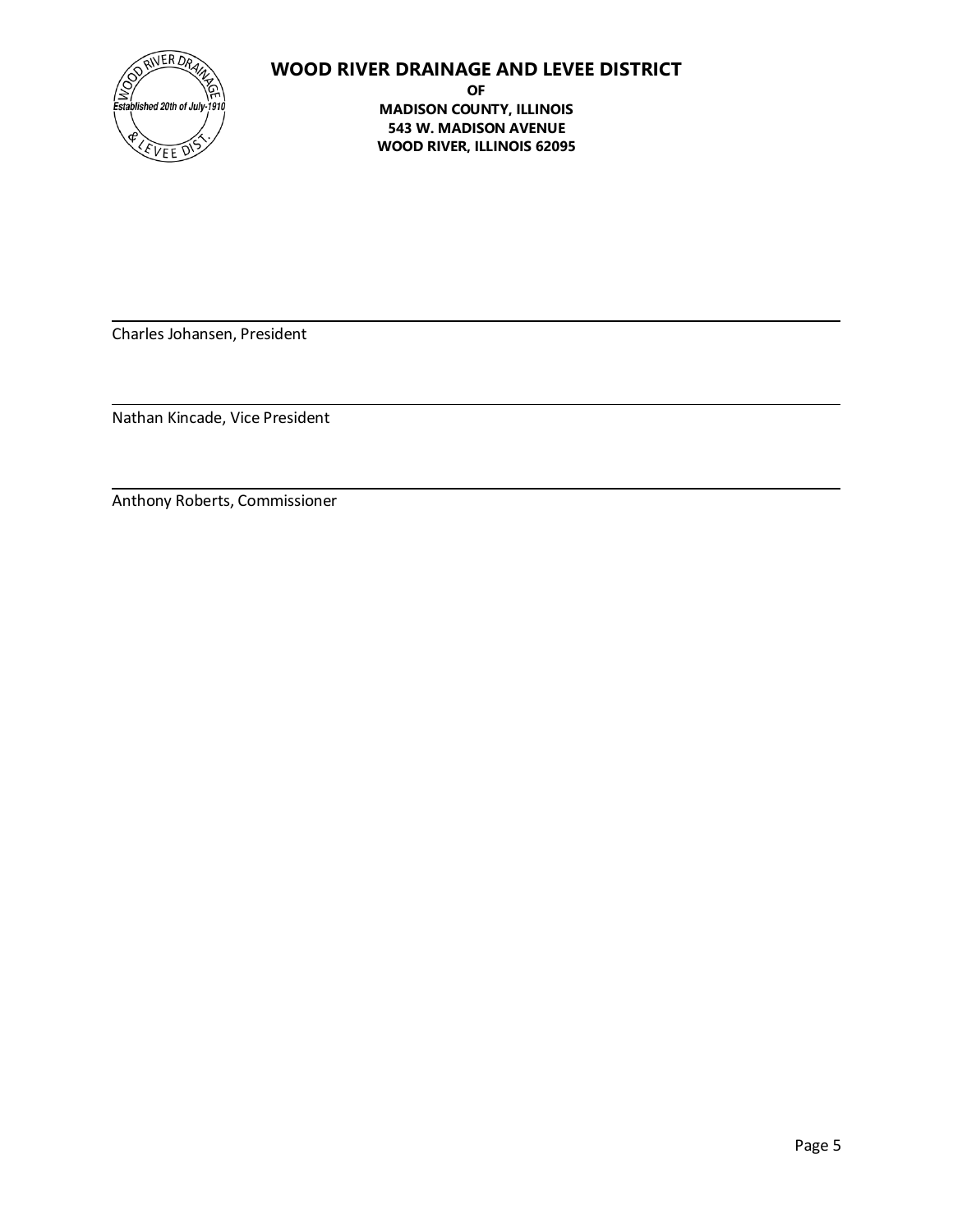#### **U.S. Army Corps of Engineers (USACE) Project Update Wood River Levee System February 4, 2022**

#### 1. Status of Design Deficiency Corrections (changes in RED)

| Remaining<br>Features | Summary            | <b>Notes</b>                                                                                                                                                                                                                                                                                                                                                                                            |
|-----------------------|--------------------|---------------------------------------------------------------------------------------------------------------------------------------------------------------------------------------------------------------------------------------------------------------------------------------------------------------------------------------------------------------------------------------------------------|
| Bid Package 8         | 22 RW/1 PS in      | Contract awarded Nov 4 to Magruder Construction Co., Inc. USACE                                                                                                                                                                                                                                                                                                                                         |
| (NFS)                 | Reach 5            | issued Notice to Proceed (NTP) on Dec 15. USACE team is reviewing                                                                                                                                                                                                                                                                                                                                       |
|                       |                    | pre-con submittals. Initial project schedule not yet confirmed.                                                                                                                                                                                                                                                                                                                                         |
| <b>Pump Stations</b>  | 2 new PSs in       | Received ROW certification for PS 2 and 3. Design package to have PS                                                                                                                                                                                                                                                                                                                                    |
|                       | Reach <sub>5</sub> | 4 removed prior to issuing solicitation.                                                                                                                                                                                                                                                                                                                                                                |
| <b>Berm</b>           | Dimensions TBD     | USACE refining preliminary cost estimate to facilitate WIK credit amount.<br>Extent of env mitigation not yet defined. Wetland evaluation conducted<br>on Nov 29 and Phase 1 archaeological survey conducted Dec 2&3.<br>Value Management Plan (VMP) approved Nov 30 (i.e., no need for<br>Value Engineering study). Project Delivery Team working on<br><b>Engineering Documentation Report (EDR).</b> |
| <b>RW</b> #1          | 24 RWs             | Contract awarded on Dec 2 to BCI Construction USA, Inc. Notice to                                                                                                                                                                                                                                                                                                                                       |
|                       |                    | Proceed (NTP) issued on Jan 5. Pre-con meeting completed Jan 13.                                                                                                                                                                                                                                                                                                                                        |
| RW #2/Ditch           | 56 RWs/reconnect   | Notice to Proceed (NTP) for Acquisition issued Dec 13. 95% District                                                                                                                                                                                                                                                                                                                                     |
| Work                  | Old WR Creek       | Quality Control (DQC) review ongoing. Anticipate ATR on or about Mar 7                                                                                                                                                                                                                                                                                                                                  |
| <b>Pump Station</b>   | 2 mods (WR and     | Scheduled to award contract after BP-8, RW#1 and PSs contracts. Will                                                                                                                                                                                                                                                                                                                                    |
| Modifications         | Hawthorne)         | need additional BCOES.                                                                                                                                                                                                                                                                                                                                                                                  |
| RW #3                 | 37 RWs             | NTP for Acquisition (2 <sup>nd</sup> Amendment) issued Dec 13.                                                                                                                                                                                                                                                                                                                                          |
| Mitigation            |                    | Credits for BP-8 needed. Mitigation activities progressing according to                                                                                                                                                                                                                                                                                                                                 |
|                       |                    | the project schedule, but on pause pending outcome of berm solution                                                                                                                                                                                                                                                                                                                                     |
|                       |                    | (may gain efficiencies by only purchasing bank credits once).                                                                                                                                                                                                                                                                                                                                           |
| Update O&M            |                    |                                                                                                                                                                                                                                                                                                                                                                                                         |
| Manuals               |                    |                                                                                                                                                                                                                                                                                                                                                                                                         |

Note: BCOES is final review to evaluate Biddability, Constructability, Operability, Environmental, and Sustainability (BCOES) characteristics.

| Features     | <b>ROW NTP</b><br><b>Issued</b> | <b>ROW Acquisition</b><br><b>Deadline</b> | Contract<br>Award | Consequence                                             |
|--------------|---------------------------------|-------------------------------------------|-------------------|---------------------------------------------------------|
|              | $2$ -Dec-19;                    | Received                                  |                   |                                                         |
|              | amended                         | ROW Cert 19                               |                   |                                                         |
| 2 PS         | 14 Oct 20                       | July 21 (A)                               | Aug 22            |                                                         |
|              |                                 |                                           |                   | Contract award pending availability of funds. Potential |
| PS Mod       | N/A                             | N/A                                       | Jan 23            | to award this sooner (FY22) if funds are confirmed.     |
| <b>RW</b> #2 | 13 Dec 21                       | 13 Dec 2022                               | Mar 23            | Contract award pending availability of funds            |
|              | 14 Dec-22;                      | 5 Feb 22;                                 |                   |                                                         |
|              | $2nd$ amend                     | Anticipate                                |                   |                                                         |
| RW #3        | 13 Dec 21                       | Aug 22                                    | Feb 23            | Contract award pending availability of funds            |

2. Pivoting from the Pump Station/Relief Well solution to a berms solution.

- USACE to document pivot to berms in an engineering documentation report (EDR)

- USACE received SWIFPD's Berm Solution WIK letter on Nov 17, 21

3. Total Project Cost update

- Last one was Oct 2018 as part of the Limited Reevaluation Report (LRR)/Risk Assessment

- Seek BP-8 and RW#1 LERRDs and WIK crediting requests to be submitted (and not wait till the end)

4. Feb 3 Meeting with City of Wood River

- USACE, LD, SWIFPD and City officials to review RW#2 package

- USACE to provide overview of why City easements are needed for the project (to facilitate land acquisition)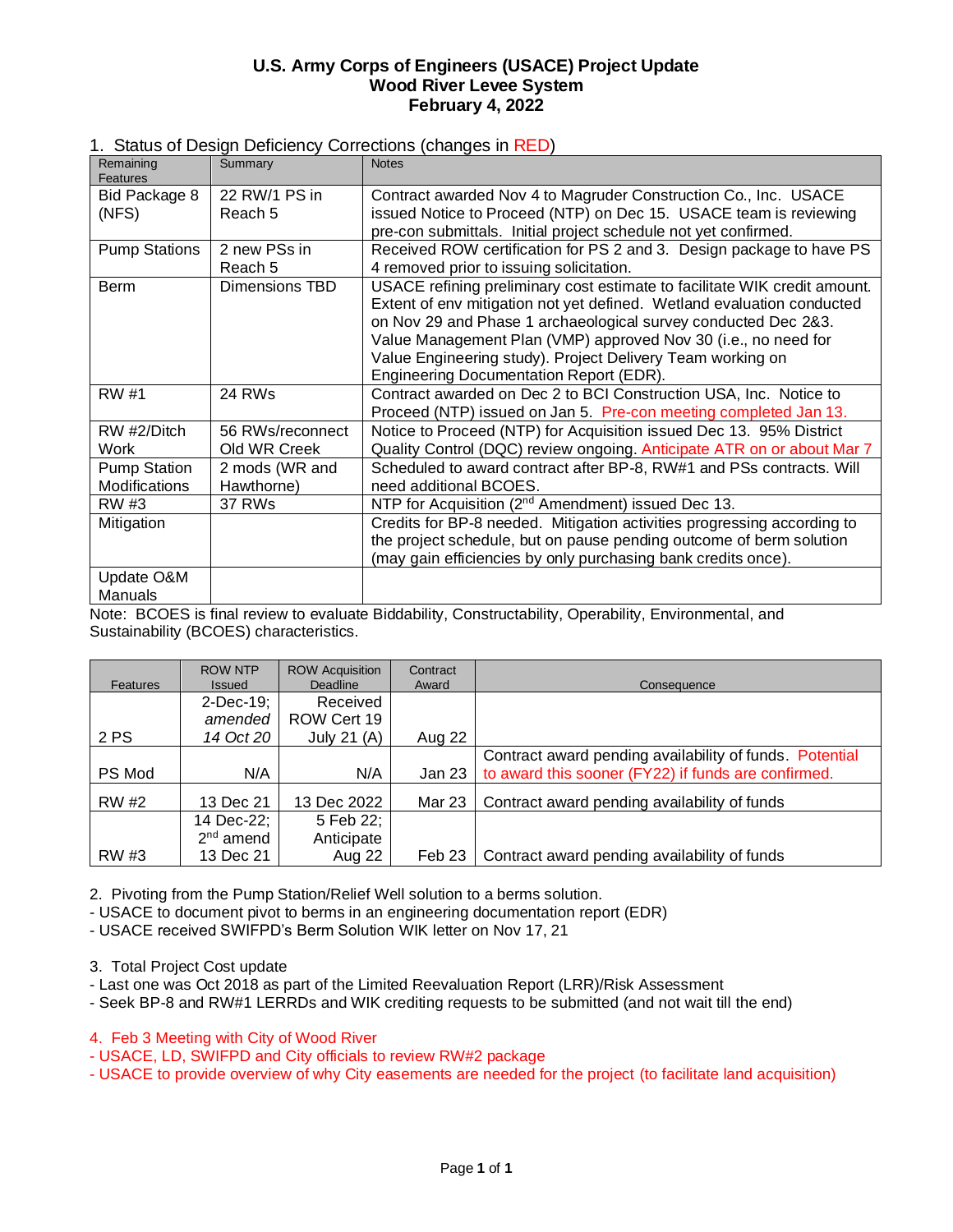

**Date/Time: February 04, 2022 File No.: 325118061 Project Title: Wood River D&LD Engineering Services Written By: Ethan Thompson Subject: Wood Update to the Wood River Drainage & Levee District Board**

#### **Real Estate Acquisition (FPD Council)**

- Previously Right-of-Way Certifications Completed:
	- o Relief Well Package #1 (07/16/2021)
	- o Canal Road Pump Stations (07/16/2021)
		- Does not include area of Canal Road PS No. 4 (Village of Roxana)
	- o Bid Package 08 (07/09/2021)
- Easement Acquisitions Underway/Upcoming:
	- o Relief Well Package #3
		- Revised NTP 08/04/2021, Requested by 02/05/2022
		- Revised NTP 12/13/2021, Requested by 02/05/2022
		- Acquisition schedule revised to 12/2022.
		- Easements for 1/3 properties is being relocated per recent NTP.
		- **■** Easements for 1/3 properties is delayed pending recent sale, awaiting closing and new title.
		- Area adjacent to Canal Road PS No. 4 (Village of Roxana) on hold pending possible berm pivot.
	- o Relief Well Package #2
		- NTP 12/13/2021, Requested by 12/13/2022
		- Wood has engaged City of Wood River regarding areas in Old Wood River Channel.
		- **•** Ongoing discussion with USACE regarding easement areas and utility relocations.
	- Design Reach East of IL-111 (Village of Roxana)
		- o RW Pkg 3 and Canal Road PS easements on hold pending possible berm pivot.
		- o WRDLD has coordinated a Memorandum of Understanding with the Village of Roxana for the Village to provide lands for berm alternative to a pump station and relief well solution.
		- o WIK Request sent by the FPD Council on 11/17/2021.
		- o FPD Council is awaiting Engineering Design Report and WIK decision from USACE.

#### **Construction**

- Bid Package 08: Contract Award 11/4. Notice to Proceed 12/15/2021.
- Wood to provide limited Engineering During Construction (EDC) services, on behalf of the Southwestern Illinois Flood Prevention District Council.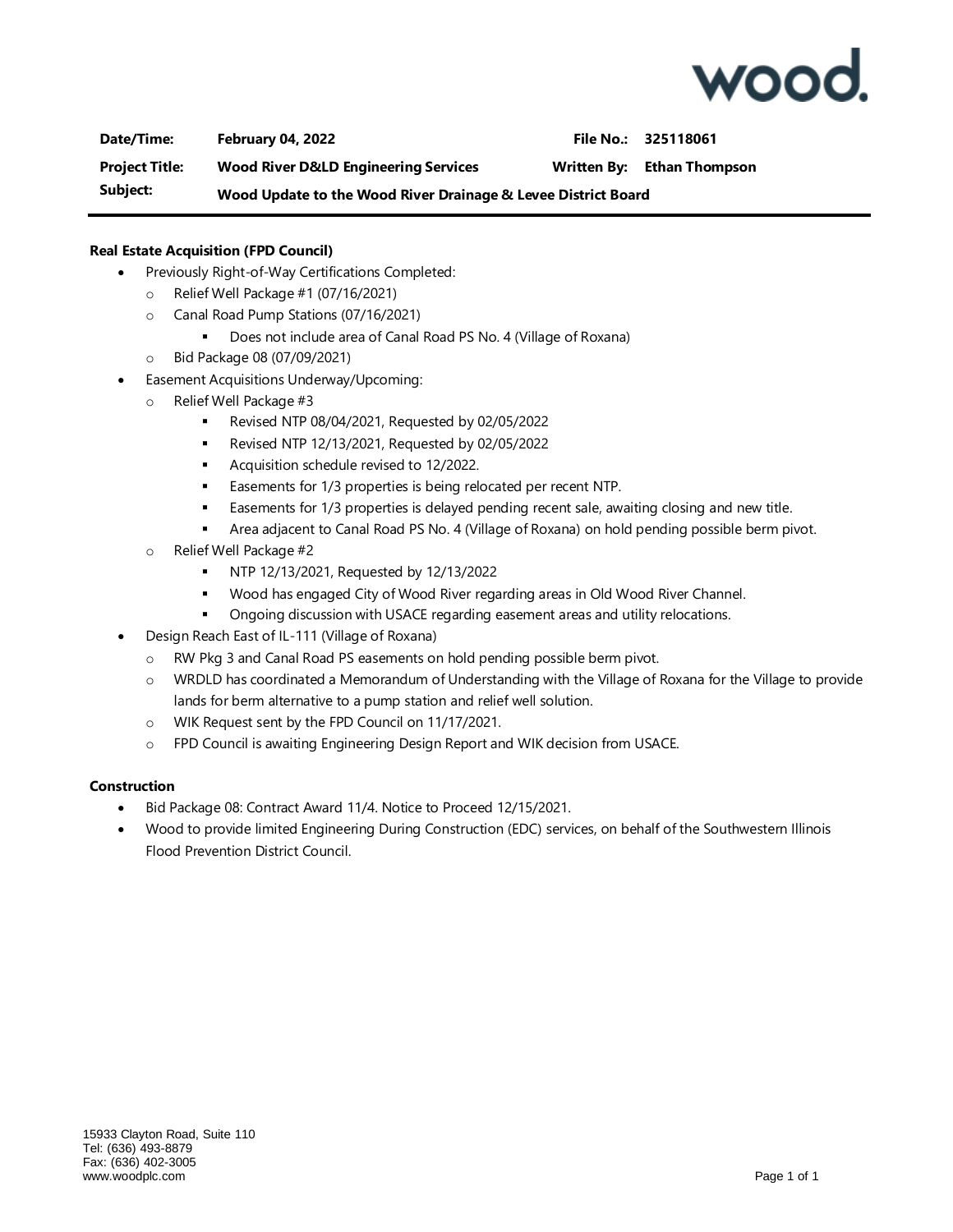

#### **04 February 2022 – Executive Director Report**

#### **Pump Station Design Deficiency Corrections Project (2021-05)**

- $\circ$  Following the rejection of the District's request for Work-In-Kind credit by the USACE, the District is going to proceed with this design deficiency corrections project without the USACE.
- o The scope of this project will include:
	- New Controller/transducer at Wood River PS Corrects 2010 design deficiency.
	- New thermostats on VFD fans at Hawthorne No. 1 PS, East Alton No. 2 PS, and Rand Avenue PS – Corrects 2010 design deficiency.
	- New power output meters at Wood River PS, Hawthorne No. 1 PS, East Alton No. 2 PS, and Rand Avenue PS.
- o A second pump station design deficiency corrections project will be necessary at a later date to replace the controls at East Alton No. 1 PS, Grassy Lake PS, East Alton No. 2 PS, and Hawthorne No. 1 PS.

#### **Gravity Drains Inspection Project (2021-06)**

- o The Project Execution Plan (PEP) has been "approved" by P66.
- o Execution is planned for Spring 2022.
- o Drains in LWR will also be inspected in Spring 2022.

#### **Relief Well Testing / Inspection Project (Project 2022-07)**

- o Specifications for this project have been drafted. Drawings/Figures will be completed in FY2023 or FY2024 once all known relief well projects have been completed.
- o SOP received from the USACE on 05 November 2020. USACE to address follow-up questions.
- $\circ$  Execution may begin in late calendar year 2022, depending on budgetary restrictions.

#### **Gatewell 11 (GW-11) Outfall Rehabilitation (Project 2022-08)**

o Project complete.

#### **WRDLD Maintenance Projects**

- o Vegetation Management
	- Crew is removing unwanted vegetation from outlets, impoundments, blanket drains, and removing trees that have been allowed to encroach on riverside berms.
- o WRDLD Compound
	- A new fenced enclosure is being constructed behind the maintenance shed. The 140-ft x 75-ft enclosure will initially be utilized by ARDL, Inc. in support of project 2021-06, though WRDLD will store equipment and materials as needed. The fence and aggregate base are being fully funded by ARDL Inc.
- o FEMA 2019 Flood Debris Removal
	- CAT-Z project (\$18,592.09) funds have been "Obligated". Awaiting confirmation from IEMA regarding how funds will be distributed.

#### **Pump Stations**

- o East Alton No. 1 Pump Station Station is closed*.*
- o Wood River Pump Station Station is closed.
- o East Alton No. 2 Pump Station Station is closed.
- o Hawthorne Pump Station Station is closed.
- o Rand Avenue Pump Station 24/7 operation.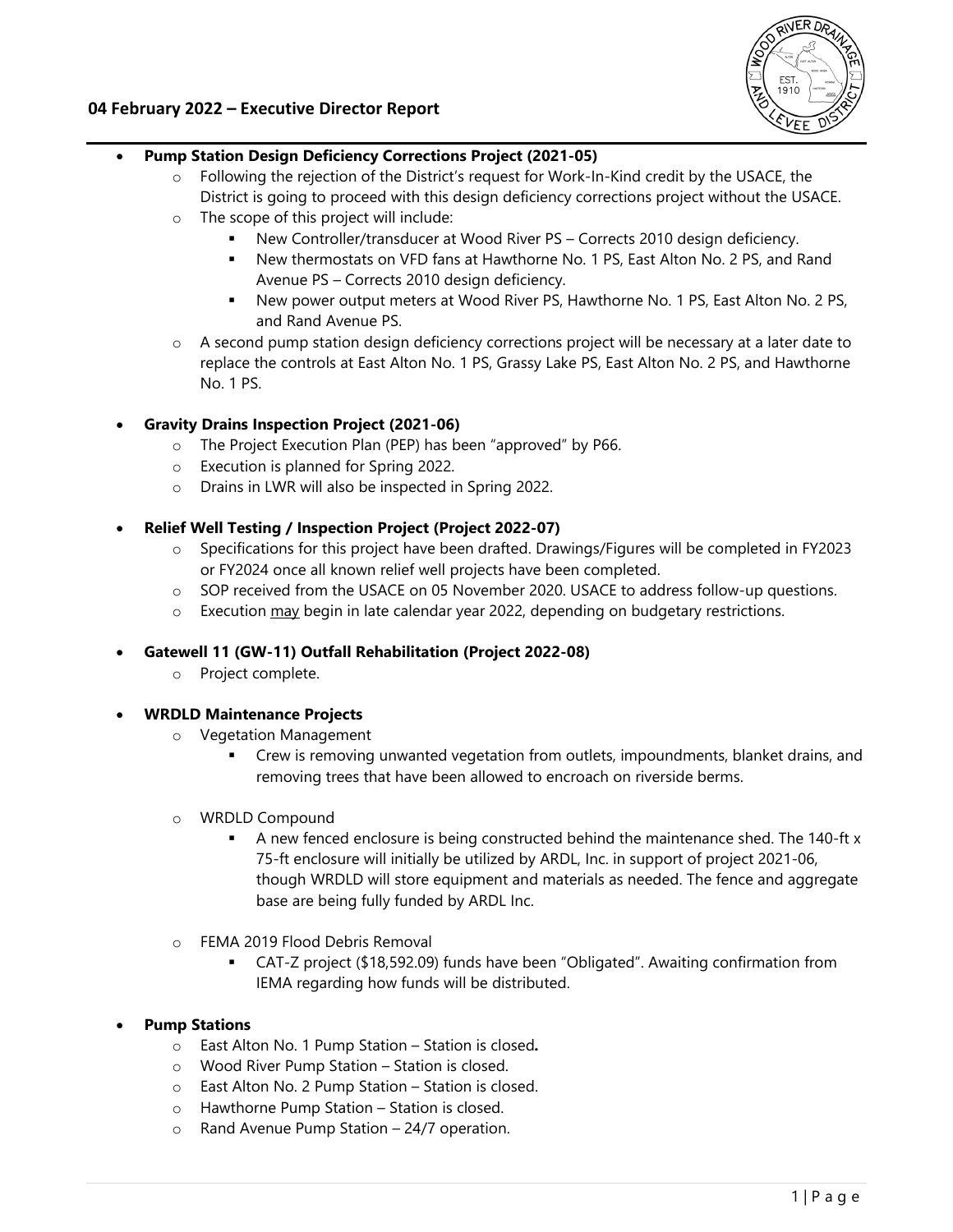

#### **04 February 2022 – Executive Director Report**

#### **U.S. Army Corps of Engineers (USACE) Coordination**

- o 2022 Periodic Inspection
	- The USACE has verbally stated that all three levee segments will be rated as "acceptable" or "minimally acceptable". This has not occurred since they started the current inspection program in the early 2000s.
- o Authorized Level Projects
	- Pump Station Modifications Project will be executed after RW 1, 2, & 3 Projects.
	- Bid Package 8 Magruder Construction Co. KTR working on submittals.
	- Bid Package 9 The SIFPDC/Wood designing. <35%.
	- Canal Road Pump Stations USACE is restructuring the design to exclude CR#4.
	- RW Package 1 BCI Construction USA, Inc. KTR working on submittals.
	- RW Package 2 95% design is underway.
		- WRDLD/FPD received noticed to proceed with real estate acquisition.
		- Flowage easements were not included with NTP.
	- RW Package 3 Currently in BCOES. WRDLD provided comments.
		- WRDLD/FPD received revised noticed to proceed with real estate acquisition.
- o Mel Price Deficiency Projects
	- Mel Price RW Package 1 Meyer Contracting, LLC.
		- Access road is "complete".
		- Awaiting submittal approval prior to mobilizing drilling contractor.
	- Mel Price RW Package 2 Project will be solicited in February 2022.
- o P.L. 84-99
	- **Wood River Pump Station** 
		- Project Complete.
	- **East Alton No. 1 Pump Station** 
		- The final solution is still being designed/approved by the USACE.
- o Section 408 Alterations
	- 5 Diamond Camp Grounds (UNAUTHORIZED) Consultant is preparing documents to submit a formal 408 review package for District and USACE review and hopefully receive a retroactive permit.
	- 5 Diamond Camp Grounds (EXTENSION) Drilling Program Plan has been permitted by the USACE. Field work is complete. Awaiting submittal of 408 review package.
	- Wood River Power Station Demolition USACE working with contractor on retroactive permit(s).
		- Owner has agreed to properly abandon the ash ponds and the dual 8'x15' culverts under the levee.
		- The portion of the site that contains the culverts has been sold to Mike's Inc. (see below).
	- **Mike's, Inc. A new barge dock facility is being proposed in UWR. Vegetation removal** work has begun, permit(s) have not been received from the USACE.
	- Alton WWTP (Illinois American) Effluent line repair/modification. Permitted. Work planned for winter 2021/2022.
	- Alton WWTP (Illinois American) Electrical Upgrades. Permitted. Work in progress.
	- P66 WR16/17 Pipeline. Permitted.
		- Existing Easement does not provide owner the right to replace, only to repair the existing. P66 has been notified.
		- WRDLD notified by consultant that P66 may be scrapping this project.
	- P66 Pipe Bridge. Permitted. Work in progress.
	- Ameren Kline Substation. Permitted. Work in progress.
	- Ameren Cottage Hills Structure 83A, 83B, 83C. Permitted. Work in progress.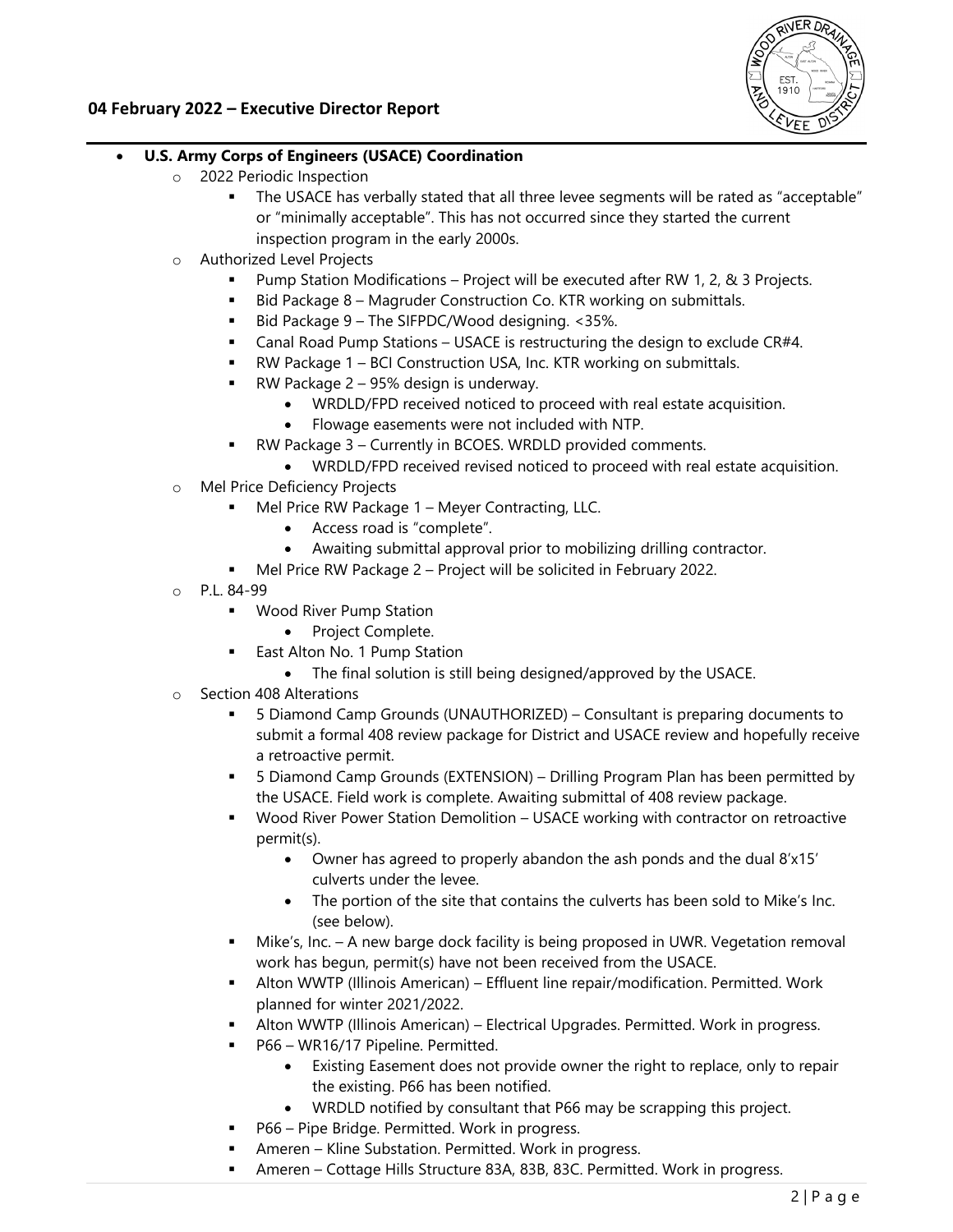

#### **04 February 2022 – Executive Director Report**

- Ameren New poles on overhead electric near UWR station 256+00 (Mississippi 72). WRDLD has provided SNO. Under review by the USACE.
- Ameren Wood River-Roxford Structure 23 removal and replacement. WRDLD has provided SNO to Ameren. Under review by the USACE.
- **IDOT** IL-111 Bridge and closure structure rehabilitation.
	- SNO has been provided to IDOT. Awaiting submittal to USACE.
- ADB Companies Aerial Communications Line. Alteration request submitted. WRDLD has approved, awaiting 408 and regulatory permit(s) from USACE.
- Meridian Pipeline Services Cathodic Protection for multiple pipeline companies. Currently working through permitting process with WRDLD and MESD.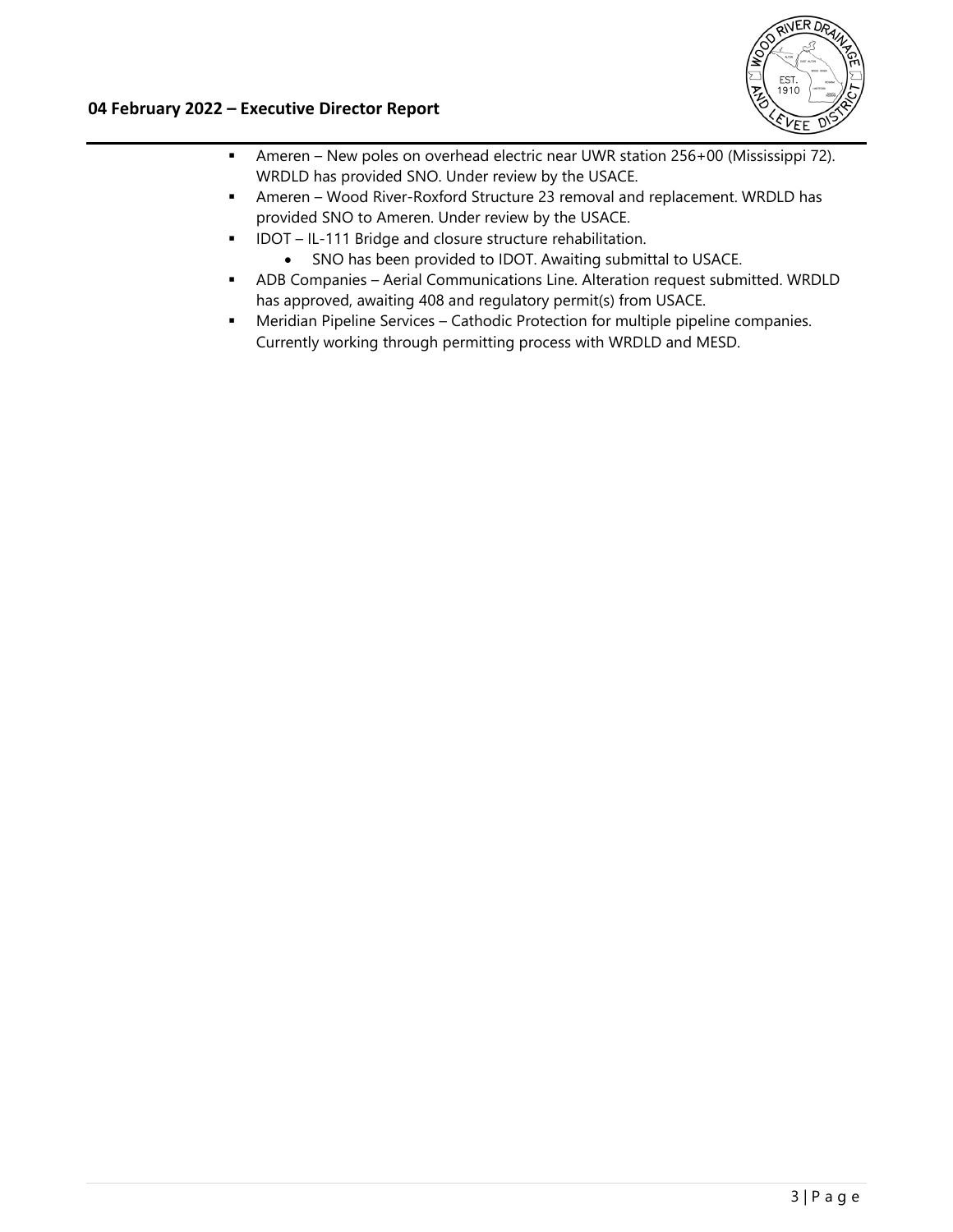## 9:53 AM Wood River Drainage & Levee District 01/13/22 **Unpaid Bills Detail**

|  | As of January 13, 2022 |  |
|--|------------------------|--|
|  |                        |  |

| <b>Type</b>                                       | Date       | Num    | <b>Due Date</b> | Aging | <b>Open Balance</b> |
|---------------------------------------------------|------------|--------|-----------------|-------|---------------------|
| Ace Tech Computer Services, Inc.<br>Bill          | 01/01/2022 | 9777   | 01/15/2022      | 12    | 358.00              |
| Total Ace Tech Computer Services, Inc.            |            |        |                 |       | 358.00              |
| Ameren Illinois - EA#2<br>Bill                    | 01/06/2022 | 7026   | 01/20/2022      | 7     | 199.67              |
| Total Ameren Illinois - EA#2                      |            |        |                 |       | 199.67              |
| Ameren Illinois - Grassy<br>Bill                  | 01/06/2022 | 6035   | 01/20/2022      | 7     | 60.52               |
| Total Ameren Illinois - Grassy                    |            |        |                 |       | 60.52               |
| Ameren Illinois - Haw #1<br>Bill                  | 01/06/2022 | 3024   | 01/20/2022      | 7     | 133.37              |
| Total Ameren Illinois - Haw #1                    |            |        |                 |       | 133.37              |
| Ameren Illinois - Rand<br>Bill                    | 01/06/2022 | 3111   | 01/20/2022      | 7     | 2,699.31            |
| Total Ameren Illinois - Rand                      |            |        |                 |       | 2,699.31            |
| <b>American Air Heating &amp; Cooling</b><br>Bill | 12/30/2021 | 6535   | 01/13/2022      | 14    | 208.50              |
| Total American Air Heating & Cooling              |            |        |                 |       | 208.50              |
| <b>Illinois American Water</b><br>Bill            | 01/01/2022 | 1025   | 01/15/2022      | 12    | 29.23               |
| <b>Total Illinois American Water</b>              |            |        |                 |       | 29.23               |
| Piasa Motor Fuels, LLC<br>Bill                    | 01/06/2022 | 260015 | 01/20/2022      | 7     | 726.87              |
| Total Piasa Motor Fuels, LLC                      |            |        |                 |       | 726.87              |
| Trickey's Service, Inc.<br>Bill                   | 12/29/2021 | 106446 | 01/12/2022      | 15    | 458.00              |
| Total Trickey's Service, Inc.                     |            |        |                 |       | 458.00              |
| TOTAL                                             |            |        |                 |       | 4,873.47            |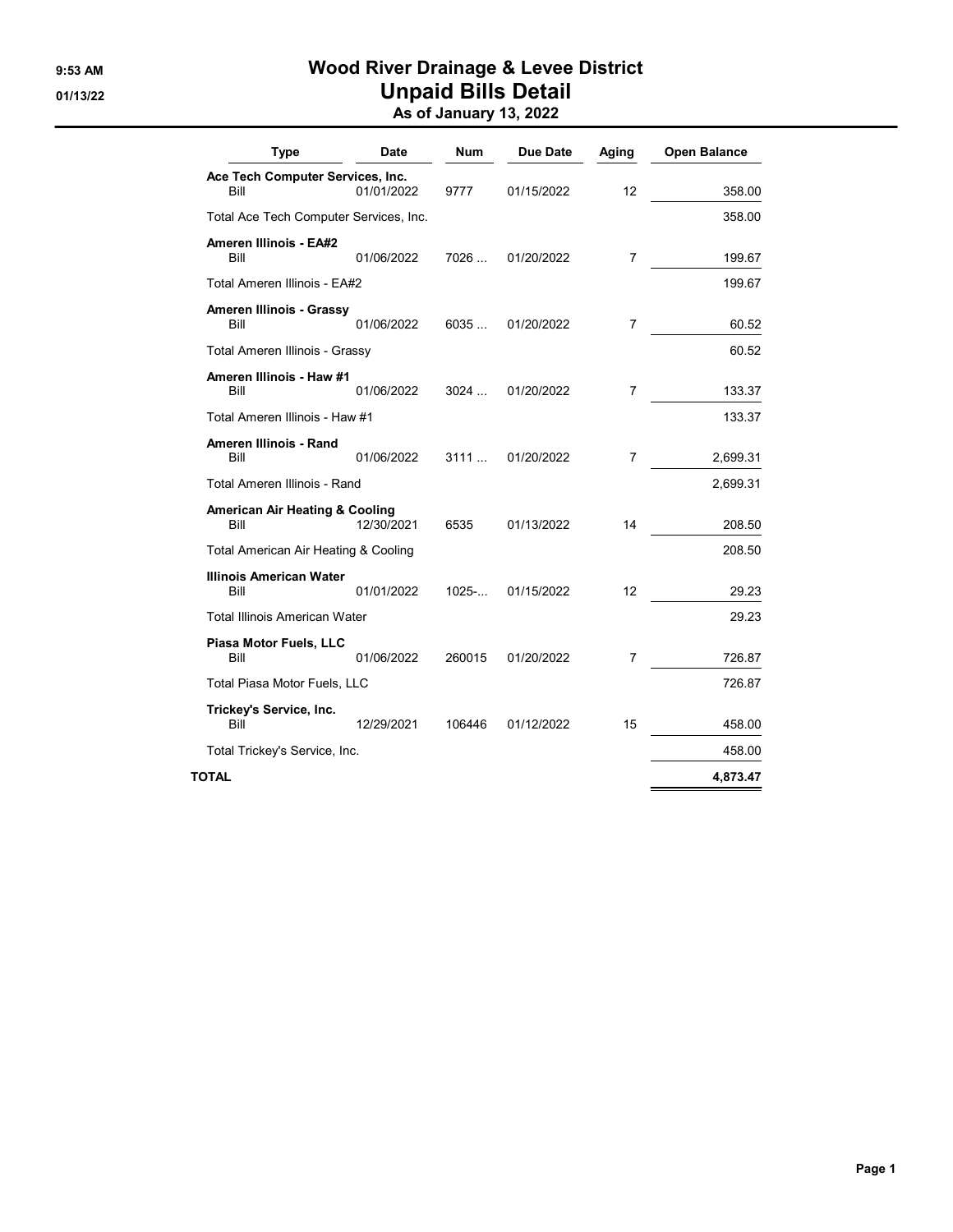## 10:25 AM Wood River Drainage & Levee District 01/21/22 **Unpaid Bills Detail** As of February 1, 2022

| <b>Type</b>                                       | <b>Date</b>              | Num            | <b>Due Date</b>          | Aging    | Open Balance     |
|---------------------------------------------------|--------------------------|----------------|--------------------------|----------|------------------|
| <b>Alton Equipment &amp; Rental</b>               |                          |                |                          |          |                  |
| Bill<br>Bill                                      | 01/01/2022<br>01/01/2022 | 30685<br>30695 | 01/15/2022<br>01/31/2022 | 31<br>31 | 29.96<br>174.87  |
| Total Alton Equipment & Rental                    |                          |                |                          |          | 204.83           |
| <b>Ameren Illinois - EA#1</b><br>Bill<br>Bill     | 01/18/2022<br>01/18/2022 | 2116<br>0312   | 02/01/2022<br>02/01/2022 | 14<br>14 | 212.82<br>211.05 |
| Total Ameren Illinois - EA#1                      |                          |                |                          |          | 423.87           |
| <b>BCBS Heath Insurance</b><br>Bill               | 02/01/2022               | 26021          | 02/15/2022               |          | 4,824.07         |
| <b>Total BCBS Heath Insurance</b>                 |                          |                |                          |          | 4,824.07         |
| <b>Delta Dental</b><br>Bill                       | 02/01/2022               | 15314          | 02/15/2022               |          | 332.94           |
| <b>Total Delta Dental</b>                         |                          |                |                          |          | 332.94           |
| <b>Hearst Media</b><br>Bill                       | 01/01/2022               | 80135          | 01/15/2022               | 31       | 172.24           |
| <b>Total Hearst Media</b>                         |                          |                |                          |          | 172.24           |
| Jonathan.Milazzo<br>Bill                          | 01/03/2022               | Clothi         | 01/17/2022               | 29       | 169.59           |
| Total Jonathan.Milazzo                            |                          |                |                          |          | 169.59           |
| JUILE, INC.<br>Bill                               | 12/31/2021               | WRDL           | 01/14/2022               | 32       | 204.90           |
| Total JUILE, INC.                                 |                          |                |                          |          | 204.90           |
| <b>Midwest Occupational Medicine, LTD</b><br>Bill | 01/01/2022               | 343 \ …        | 01/15/2022               | 31       | 48.00            |
| <b>Total Midwest Occupational Medicine, LTD</b>   |                          |                |                          |          | 48.00            |
| <b>WILLIAMS, KEVIN</b><br>Bill                    | 01/19/2022               | Clothi         | 02/02/2022               | 13       | 170.95           |
| Total WILLIAMS, KEVIN                             |                          |                |                          |          | 170.95           |
| TOTAL                                             |                          |                |                          |          | 6,551.39         |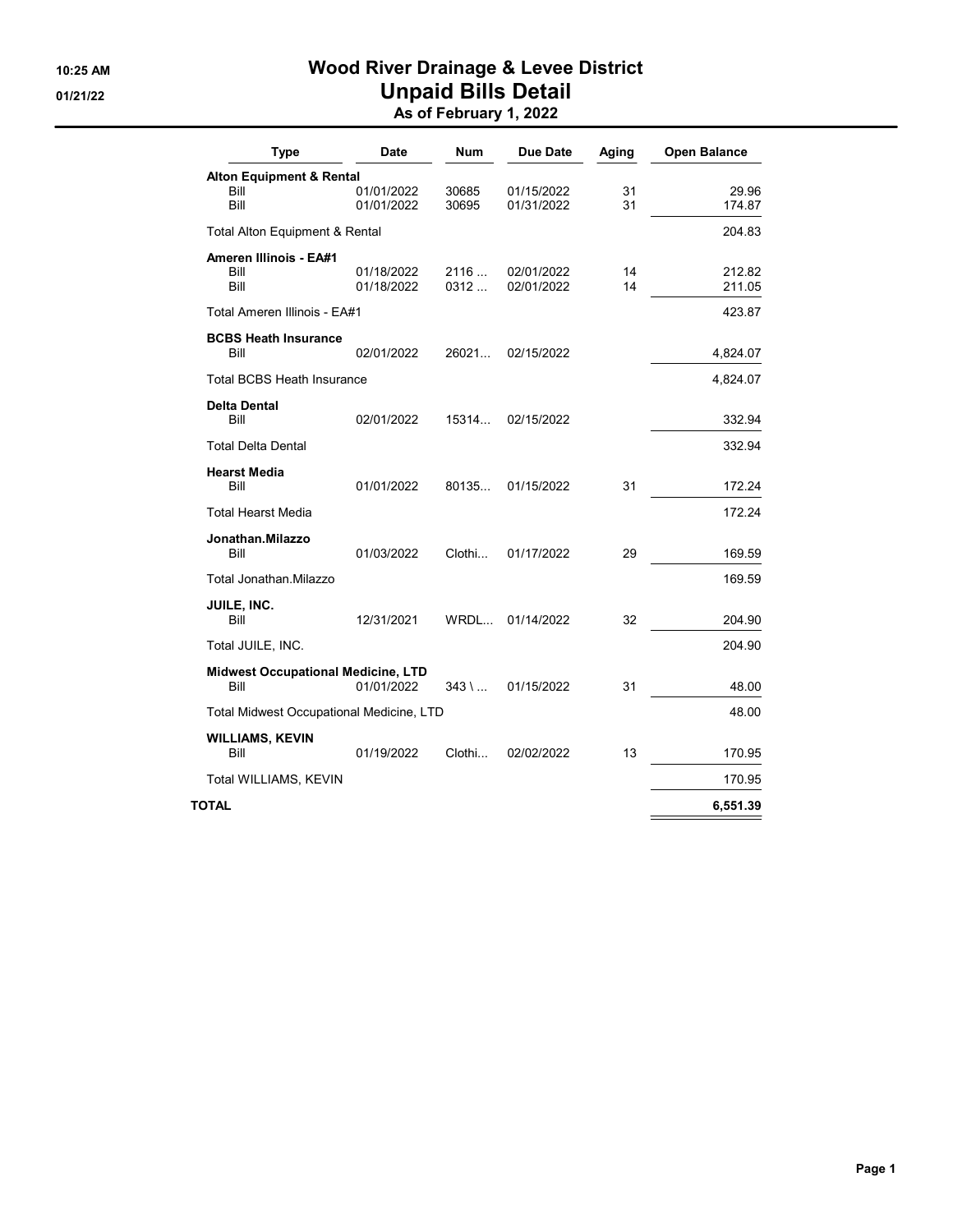| <b>Wood River Drainage Levee District</b> |             |                            |  |
|-------------------------------------------|-------------|----------------------------|--|
|                                           |             | <b>Unpaid Bills Detail</b> |  |
|                                           |             | January 27, 2022AT         |  |
| Vendor                                    | <b>Date</b> | <b>Amount</b>              |  |
| AT&T - FirstNet                           | 1/27/2022   | \$317.28                   |  |
| Craney Law Group                          | 1/4/2022    | \$600.00                   |  |
| <b>NFM Buyer LLC</b>                      | 1/20/2022   | \$501.60                   |  |
| Part Stop                                 | 1/3/2022    | \$110.20                   |  |
| Pekin Insurance                           | 1/27/2022   | \$44.19                    |  |
| Quickbooks Time                           | 1/20/2022   | \$112.00                   |  |
| <b>Waltco Tools</b>                       | 1/11/2022   | \$46.91                    |  |
| Wood E&IS                                 | 1/10/2022   | \$195.00                   |  |
| City of Wood River                        | 1/4/2022    | \$16.28                    |  |
| <b>Total</b>                              |             | \$1,943.46                 |  |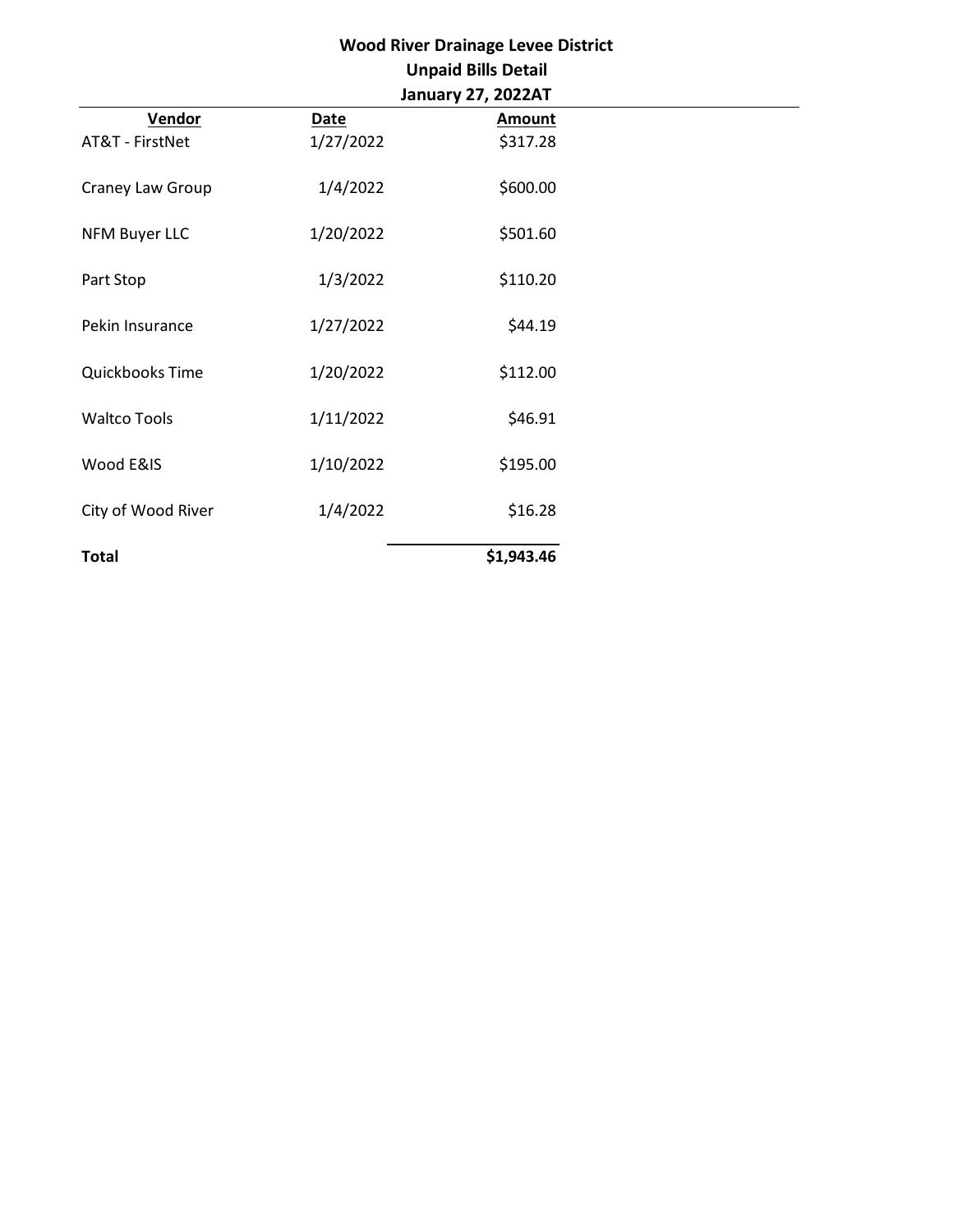## 1:17 PM Wood River Drainage & Levee District 02/03/22 **Unpaid Bills Detail** As of February 3, 2022

| <b>Type</b>                                 | Date       | Num    | <b>Due Date</b> | Aging          | <b>Open Balance</b> |
|---------------------------------------------|------------|--------|-----------------|----------------|---------------------|
| Ameren Illinois - Garage                    |            |        |                 |                |                     |
| Bill                                        | 02/01/2022 | 0418   | 02/15/2022      | 2              | 256.36              |
| Total Ameren Illinois - Garage              |            |        |                 |                | 256.36              |
| <b>Ameren Illinois - Office</b><br>Bill     | 02/01/2022 | 63354  | 02/15/2022      | 2              | 226.93              |
| Total Ameren Illinois - Office              |            |        |                 |                | 226.93              |
| Ameren Illinois - WR Pump Station<br>Bill   | 02/01/2022 | 1934   | 02/15/2022      | $\overline{2}$ | 264.46              |
| Total Ameren Illinois - WR Pump Station     |            |        |                 |                | 264.46              |
| D & D Tire<br>Bill                          | 01/29/2022 | 11770  | 02/12/2022      | 5              | 1,875.04            |
| Total D & D Tire                            |            |        |                 |                | 1,875.04            |
| Drake Tire & Auto Service, LLC<br>Bill      | 01/27/2022 | 00233  | 02/10/2022      | 7              | 478.75              |
| Total Drake Tire & Auto Service, LLC        |            |        |                 |                | 478.75              |
| <b>New Frontier Materials LLC</b>           |            |        |                 |                |                     |
| Bill                                        | 01/21/2022 | 12530  | 02/04/2022      | 13             | 395.91              |
| <b>Total New Frontier Materials LLC</b>     |            |        |                 |                | 395.91              |
| Part Stop, Inc.<br>Bill                     | 01/27/2022 | 466496 | 02/10/2022      | 7              | 40.11               |
| Total Part Stop, Inc.                       |            |        |                 |                | 40.11               |
| Sandberg Phoenix & Von Gontard P.C.<br>Bill | 01/24/2022 | 643925 | 02/07/2022      | 10             | 168.71              |
| Total Sandberg Phoenix & Von Gontard P.C.   |            |        |                 |                | 168.71              |
| TOTAL                                       |            |        |                 |                | 3,706.27            |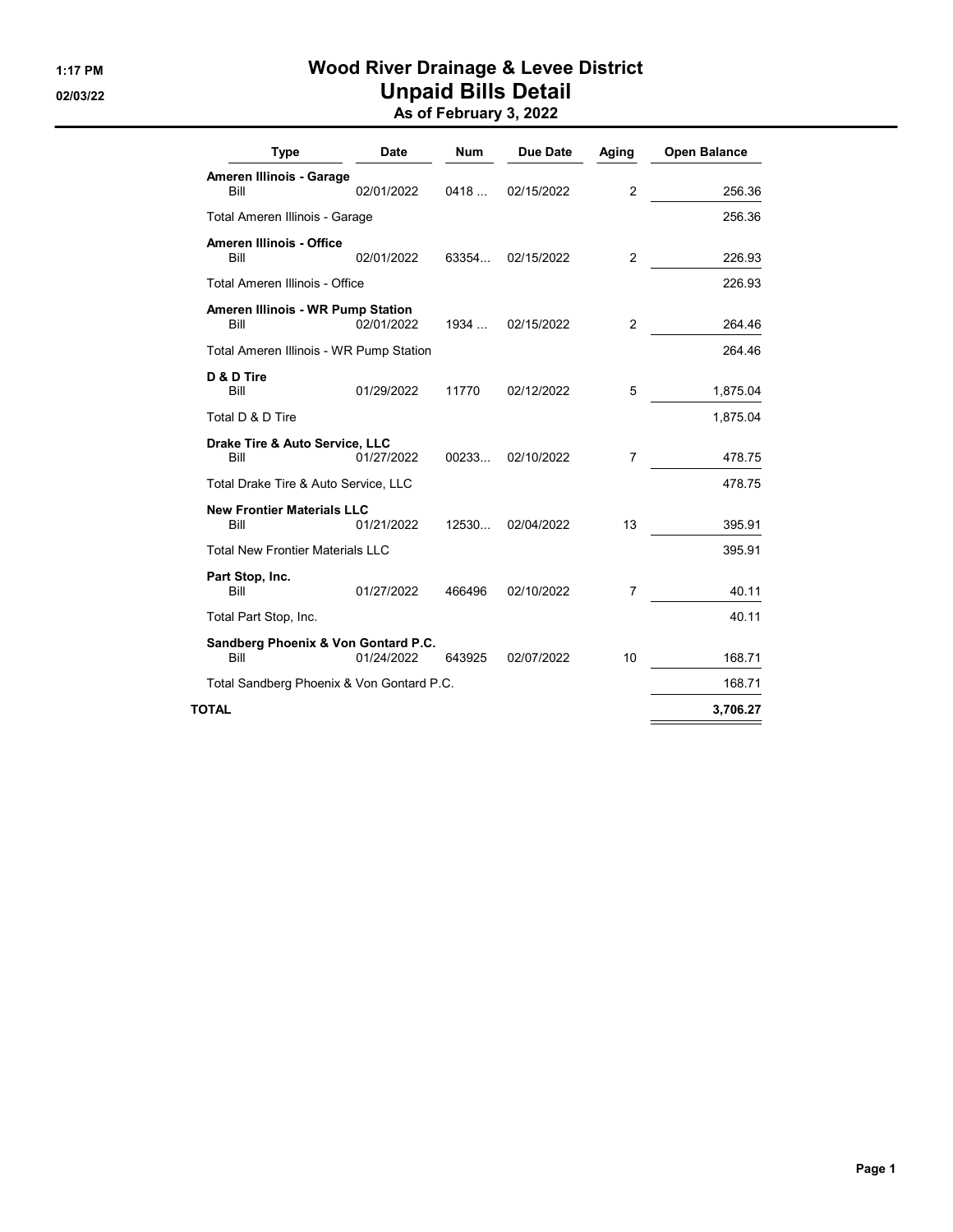## 1:24 PM Wood River Drainage & Levee District 02/03/22 **Balance Sheet** Cash Basis **As of February 1, 2022**

|                                                                                | Feb 1, 22                |
|--------------------------------------------------------------------------------|--------------------------|
| <b>ASSETS</b>                                                                  |                          |
| <b>Current Assets</b><br><b>Checking/Savings</b>                               |                          |
| 100 · Petty Cash Drawer                                                        | 99.36                    |
| 101.2 · EA #1 Utilities-1st Mid Bank                                           | 19,314.23                |
| 102.1 Maint, Main - 1st Mid Bank                                               | 3,385.83                 |
| 102.2 Maint, MMDA - 1st Mid Bank                                               | 1,327,068.60             |
| 102.5 Rand MMDA-1st Mid Credit Union<br>102.6 · Rand Pump St Fund-1st Mid Bank | 572,075.85<br>61,597.69  |
| 102.7 Business Share-1st Mid Credit U                                          | 15.51                    |
| <b>Total Checking/Savings</b>                                                  | 1,983,557.07             |
| <b>Accounts Receivable</b>                                                     |                          |
| 108 Accounts Receivable                                                        | 283,981.00               |
| <b>Total Accounts Receivable</b>                                               | 283,981.00               |
| <b>Other Current Assets</b>                                                    |                          |
| 112 · Investments CD                                                           |                          |
| 112.26 Maint CD 5318<br>112.27 · EA #1 CD 5319                                 | 196,920.84<br>246,611.15 |
| 112.29 Live Oak Bank CD 5811                                                   | 248,583.68               |
| Total 112 Investments CD                                                       | 692,115.67               |
| <b>Total Other Current Assets</b>                                              | 692,115.67               |
| <b>Total Current Assets</b>                                                    | 2,959,653.74             |
| <b>Fixed Assets</b>                                                            |                          |
| 120 · Property & Equipment                                                     | 1,984,473.37             |
| $126 \cdot$ Land                                                               | 216,131.00               |
| <b>Total Fixed Assets</b>                                                      | 2,200,604.37             |
| <b>TOTAL ASSETS</b>                                                            | 5,160,258.11             |
| <b>LIABILITIES &amp; EQUITY</b>                                                |                          |
| <b>Liabilities</b>                                                             |                          |
| <b>Current Liabilities</b><br><b>Other Current Liabilities</b>                 |                          |
| 230 · Payroll Liabilities                                                      |                          |
| 230.03 Social Security                                                         |                          |
| 230.031 · Company                                                              | 0.01                     |
| 230.032 · Employee                                                             | 0.01                     |
| Total 230.03 · Social Security                                                 | 0.02                     |
| 230.08 · IMRF                                                                  |                          |
| $230.081 \cdot$ Company                                                        | 113.40                   |
| 230.082 · Employee<br><b>Total 230.08 IMRF</b>                                 | 493.29<br>606.69         |
|                                                                                |                          |
| 230.10 · State Unemployment IL                                                 | 2,093.43                 |
| Total 230 · Payroll Liabilities                                                | 2,700.14                 |
| <b>Total Other Current Liabilities</b>                                         | 2,700.14                 |
| <b>Total Current Liabilities</b>                                               | 2,700.14                 |
| <b>Long Term Liabilities</b>                                                   |                          |
| 243 Unreserved                                                                 | 3,252,713.94             |
| 244 · EA #1 Pump - Reserved                                                    | 208,526.00               |
| <b>Total Long Term Liabilities</b>                                             | 3,461,239.94             |
| <b>Total Liabilities</b>                                                       | 3,463,940.08             |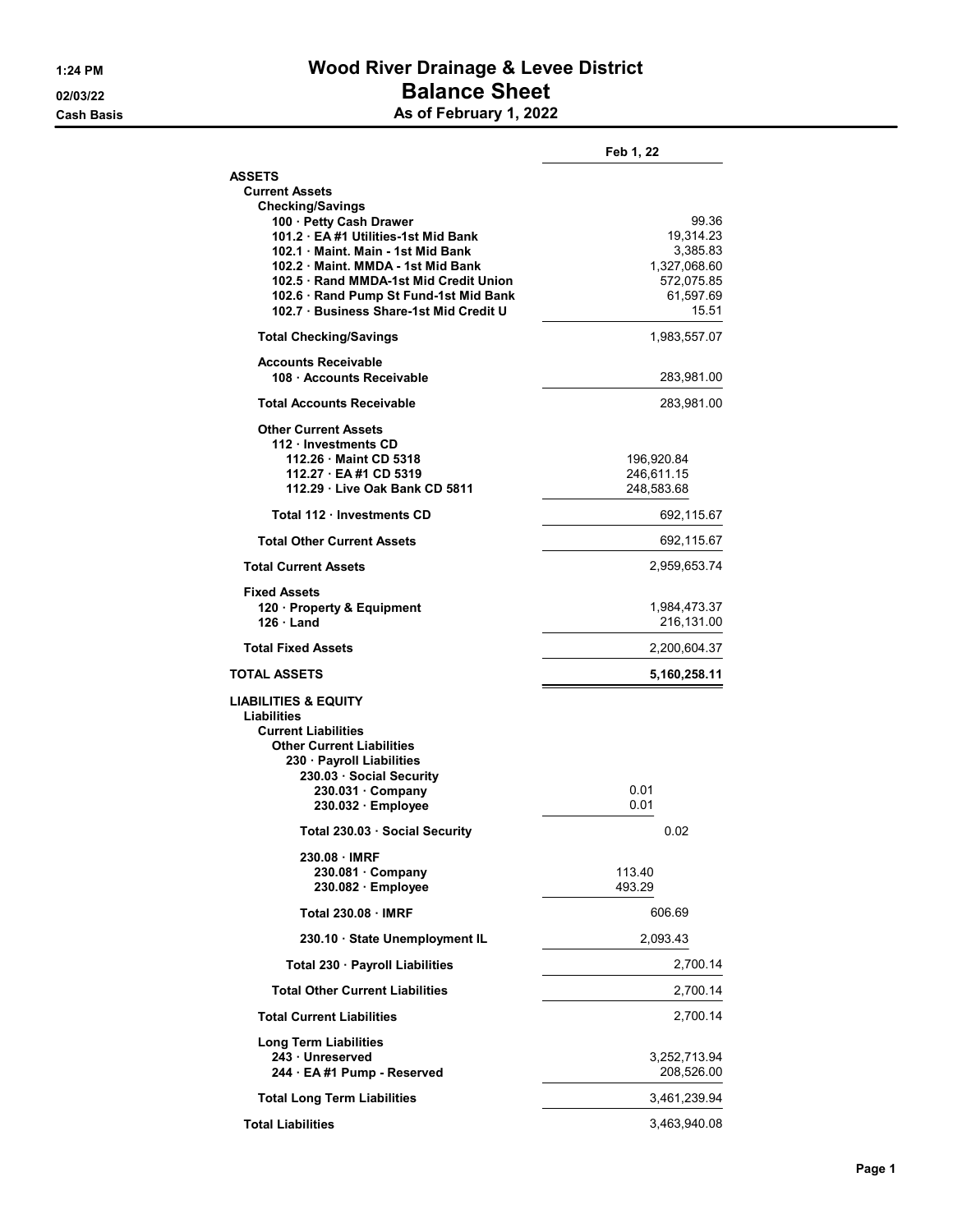## 1:24 PM Wood River Drainage & Levee District 02/03/22 **Balance Sheet** Cash Basis **As of February 1, 2022**

|                               | Feb 1, 22    |
|-------------------------------|--------------|
| Equity<br>290 Open Bal Equity | 2,046,454.37 |
| 299 Fund Balance              | -254.954.95  |
| <b>Net Income</b>             | -95.181.39   |
| <b>Total Equity</b>           | 1,696,318.03 |
| TOTAL LIABILITIES & EQUITY    | 5,160,258.11 |
|                               |              |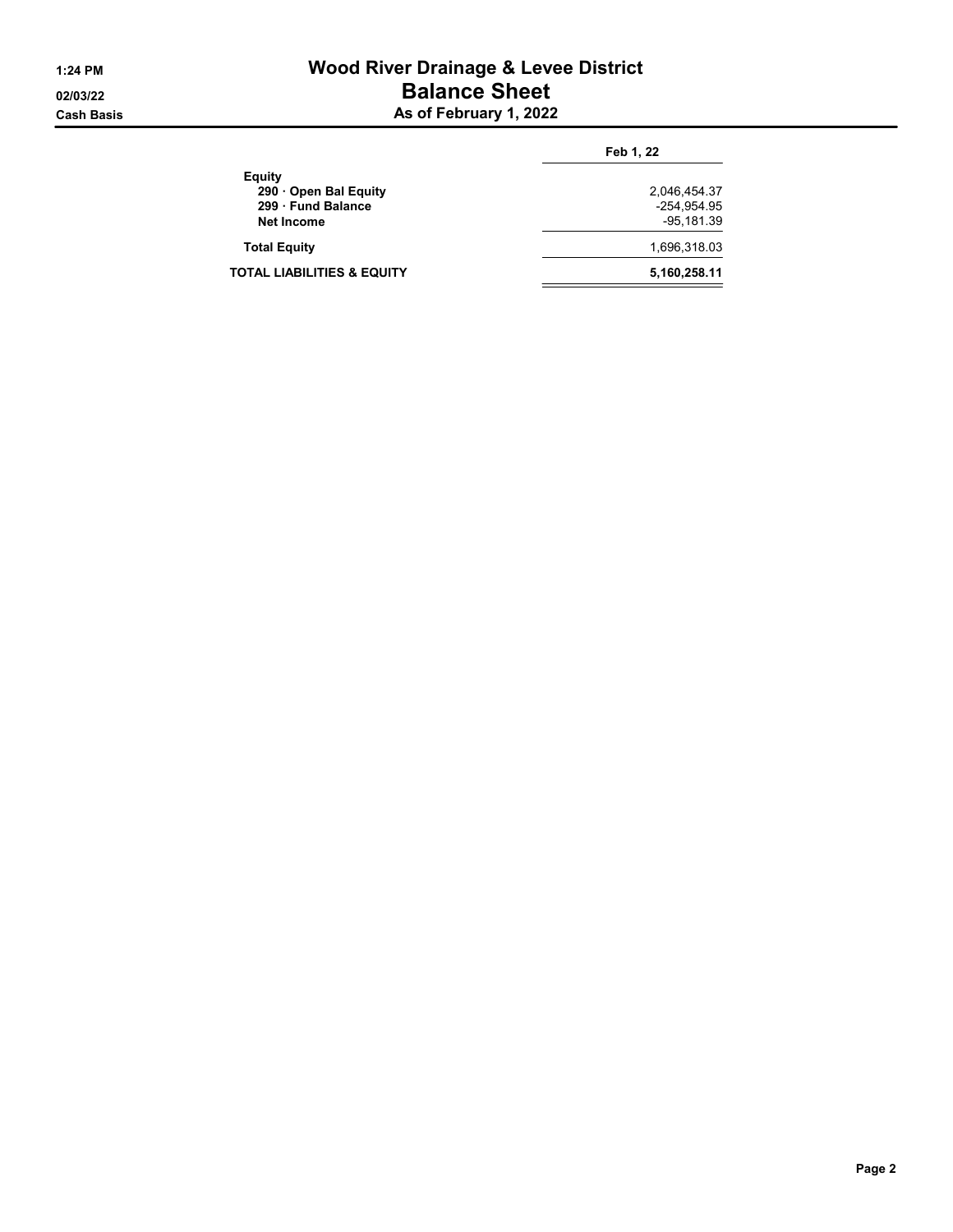**Cash Basis** 

# 1:21 PM Wood River Drainage & Levee District 02/03/22 Revenue & Expense Budget vs. Actual

|  |  | October 2021 through September 2022 |
|--|--|-------------------------------------|
|--|--|-------------------------------------|

|                                                                                                                                                                                                                                                                                                                                                                                                                                                                                                                                                                                                                                                                                                                                                                                                                                                                                                                                                                                                                | Oct '21 - Sep 22                                                                                                                                                                                                                                                           | <b>Budget</b>                                                                                                                                                                                                                                                                                                                                          | \$ Over Budget                                                                                                                                                                                                                                                                                                                                                                                                                        |
|----------------------------------------------------------------------------------------------------------------------------------------------------------------------------------------------------------------------------------------------------------------------------------------------------------------------------------------------------------------------------------------------------------------------------------------------------------------------------------------------------------------------------------------------------------------------------------------------------------------------------------------------------------------------------------------------------------------------------------------------------------------------------------------------------------------------------------------------------------------------------------------------------------------------------------------------------------------------------------------------------------------|----------------------------------------------------------------------------------------------------------------------------------------------------------------------------------------------------------------------------------------------------------------------------|--------------------------------------------------------------------------------------------------------------------------------------------------------------------------------------------------------------------------------------------------------------------------------------------------------------------------------------------------------|---------------------------------------------------------------------------------------------------------------------------------------------------------------------------------------------------------------------------------------------------------------------------------------------------------------------------------------------------------------------------------------------------------------------------------------|
| Income<br>300 · Assessment<br>301 Interest Earned                                                                                                                                                                                                                                                                                                                                                                                                                                                                                                                                                                                                                                                                                                                                                                                                                                                                                                                                                              | 92,768.50                                                                                                                                                                                                                                                                  | 919,000.00                                                                                                                                                                                                                                                                                                                                             | -826,231.50                                                                                                                                                                                                                                                                                                                                                                                                                           |
| 301.2 Maint Interest Earned                                                                                                                                                                                                                                                                                                                                                                                                                                                                                                                                                                                                                                                                                                                                                                                                                                                                                                                                                                                    | 1,239.81                                                                                                                                                                                                                                                                   | 4,000.00                                                                                                                                                                                                                                                                                                                                               | $-2,760.19$                                                                                                                                                                                                                                                                                                                                                                                                                           |
| 301.3 · Pump Interest Earned                                                                                                                                                                                                                                                                                                                                                                                                                                                                                                                                                                                                                                                                                                                                                                                                                                                                                                                                                                                   | 162.12                                                                                                                                                                                                                                                                     | 300.00                                                                                                                                                                                                                                                                                                                                                 | $-137.88$                                                                                                                                                                                                                                                                                                                                                                                                                             |
| 301.4 Rand Interest Earned                                                                                                                                                                                                                                                                                                                                                                                                                                                                                                                                                                                                                                                                                                                                                                                                                                                                                                                                                                                     | 288.30                                                                                                                                                                                                                                                                     | 1,100.00                                                                                                                                                                                                                                                                                                                                               | $-811.70$                                                                                                                                                                                                                                                                                                                                                                                                                             |
| Total 301 Interest Earned                                                                                                                                                                                                                                                                                                                                                                                                                                                                                                                                                                                                                                                                                                                                                                                                                                                                                                                                                                                      | 1,690.23                                                                                                                                                                                                                                                                   | 5,400.00                                                                                                                                                                                                                                                                                                                                               | $-3,709.77$                                                                                                                                                                                                                                                                                                                                                                                                                           |
| 306 Miscellaneous<br>309 · Easement & Inspection Fee<br>310 · Phillips 66<br>312 F.E.M.A.<br>313 · Sale of Fixed Assets<br>314 Refunds<br>315 Lease                                                                                                                                                                                                                                                                                                                                                                                                                                                                                                                                                                                                                                                                                                                                                                                                                                                            | 160.30<br>1,250.00<br>55,193.44<br>0.00<br>0.00<br>0.00<br>600.00                                                                                                                                                                                                          | 0.00<br>30,000.00<br>211,200.00<br>18,600.00<br>0.00<br>0.00<br>600.00                                                                                                                                                                                                                                                                                 | 160.30<br>$-28,750.00$<br>$-156,006.56$<br>$-18,600.00$<br>0.00<br>0.00<br>0.00                                                                                                                                                                                                                                                                                                                                                       |
| <b>Total Income</b>                                                                                                                                                                                                                                                                                                                                                                                                                                                                                                                                                                                                                                                                                                                                                                                                                                                                                                                                                                                            | 151,662.47                                                                                                                                                                                                                                                                 | 1,184,800.00                                                                                                                                                                                                                                                                                                                                           | $-1,033,137.53$                                                                                                                                                                                                                                                                                                                                                                                                                       |
| <b>Gross Profit</b>                                                                                                                                                                                                                                                                                                                                                                                                                                                                                                                                                                                                                                                                                                                                                                                                                                                                                                                                                                                            | 151,662.47                                                                                                                                                                                                                                                                 | 1,184,800.00                                                                                                                                                                                                                                                                                                                                           | $-1,033,137.53$                                                                                                                                                                                                                                                                                                                                                                                                                       |
| <b>Expense</b><br>400 · Pump Operations<br>401 · East Alton No. 1 Labor<br>402 East Alton No. 1 Utilities<br>403 · East Alton No. 1 Maintenance<br>404 · East Alton No. 1 Repairs<br>411 Wood River Labor<br>412 Wood River Utilities<br>413 · Wood River Maintenance<br>414 Wood River Repairs<br>421 Rand Ave Labor<br>422 · Rand Ave Utilities<br>423 Rand Ave Maintenance<br>424 · Rand Ave Repair<br>428 · Rand Ave. Management Labor<br>431 Hawthorne No. 1 Labor<br>432 Hawthorne No. 1 Utilities<br>433 Hawthorne No. 1 Maintenance<br>434 · Hawthorne No. 1 Repairs<br>441 · East Alton No. 2 Labor<br>442 East Alton No. 2 Utilities<br>443 · East Alton No. 2 Maintenance<br>444 · East Alton No. 2 Repairs<br>492 · Grassy Lake Utilities<br>493 Grassy Lake Repairs/Maintenance<br>494 · Hawthorne No. 2 Utilities<br>495 · Hawthorne No. 2 Repairs/Maint<br>496 · Virginia St Utilities<br>497 · Virginia St Repairs/Maintenance<br>498 Lakeside Utilities<br>499 · Lakeside Repairs/Maintenance | 0.00<br>1.683.74<br>79.70<br>0.00<br>0.00<br>1,302.85<br>0.00<br>0.00<br>27,576.50<br>11,547.77<br>570.76<br>39.46<br>4,919.05<br>0.00<br>497.51<br>0.00<br>0.00<br>0.00<br>753.54<br>0.00<br>0.00<br>196.44<br>0.00<br>135.28<br>0.00<br>173.43<br>0.00<br>186.64<br>0.00 | 2,000.00<br>16,000.00<br>2,000.00<br>2.000.00<br>8,000.00<br>8,000.00<br>2,000.00<br>2,000.00<br>81,100.00<br>39,000.00<br>5,000.00<br>5,000.00<br>20,000.00<br>2,000.00<br>1,800.00<br>2,000.00<br>2,000.00<br>2,000.00<br>3,300.00<br>2,000.00<br>2,000.00<br>3,600.00<br>1,000.00<br>1,000.00<br>500.00<br>1,000.00<br>500.00<br>1,000.00<br>500.00 | $-2,000.00$<br>$-14,316.26$<br>$-1,920.30$<br>$-2,000.00$<br>$-8,000.00$<br>$-6,697.15$<br>$-2,000.00$<br>$-2,000.00$<br>$-53,523.50$<br>$-27,452.23$<br>$-4,429.24$<br>$-4,960.54$<br>$-15,080.95$<br>$-2,000.00$<br>$-1,302.49$<br>$-2,000.00$<br>$-2,000.00$<br>$-2,000.00$<br>$-2,546.46$<br>$-2,000.00$<br>$-2,000.00$<br>-3,403.56<br>$-1,000.00$<br>$-864.72$<br>$-500.00$<br>$-826.57$<br>$-500.00$<br>$-813.36$<br>$-500.00$ |
| Total 400 · Pump Operations                                                                                                                                                                                                                                                                                                                                                                                                                                                                                                                                                                                                                                                                                                                                                                                                                                                                                                                                                                                    | 49,662.67                                                                                                                                                                                                                                                                  | 218,300.00                                                                                                                                                                                                                                                                                                                                             | -168,637.33                                                                                                                                                                                                                                                                                                                                                                                                                           |
| 500 Maintenance Operations<br>550 · Part-Time Maintenance Labor<br>551 Maintenance Labor<br>552 Utilities<br>553 · Building Maint & Supplies<br>554 · Fuel (Gasoline)<br>555 · Fuel (Diesel)<br>556 · Tractor Maint. / Repair                                                                                                                                                                                                                                                                                                                                                                                                                                                                                                                                                                                                                                                                                                                                                                                  | 7,096.13<br>45,854.52<br>2,431.40<br>3,784.08<br>3,848.67<br>2,479.22<br>2,752.52                                                                                                                                                                                          | 16,000.00<br>158,000.00<br>6,500.00<br>16,000.00<br>14,000.00<br>10,500.00<br>8,000.00                                                                                                                                                                                                                                                                 | $-8,903.87$<br>-112,145.48<br>-4,068.60<br>$-12,215.92$<br>$-10, 151.33$<br>$-8,020.78$<br>-5,247.48                                                                                                                                                                                                                                                                                                                                  |
| 557 · Vehicle Maint. / Repair<br>558 · Equipment Maint. / Repair<br>559 · Vegetation Removal                                                                                                                                                                                                                                                                                                                                                                                                                                                                                                                                                                                                                                                                                                                                                                                                                                                                                                                   | 3,389.97<br>5,164.14<br>$-1,100.00$                                                                                                                                                                                                                                        | 8,000.00<br>8,000.00<br>8,000.00                                                                                                                                                                                                                                                                                                                       | $-4,610.03$<br>$-2,835.86$<br>$-9,100.00$                                                                                                                                                                                                                                                                                                                                                                                             |